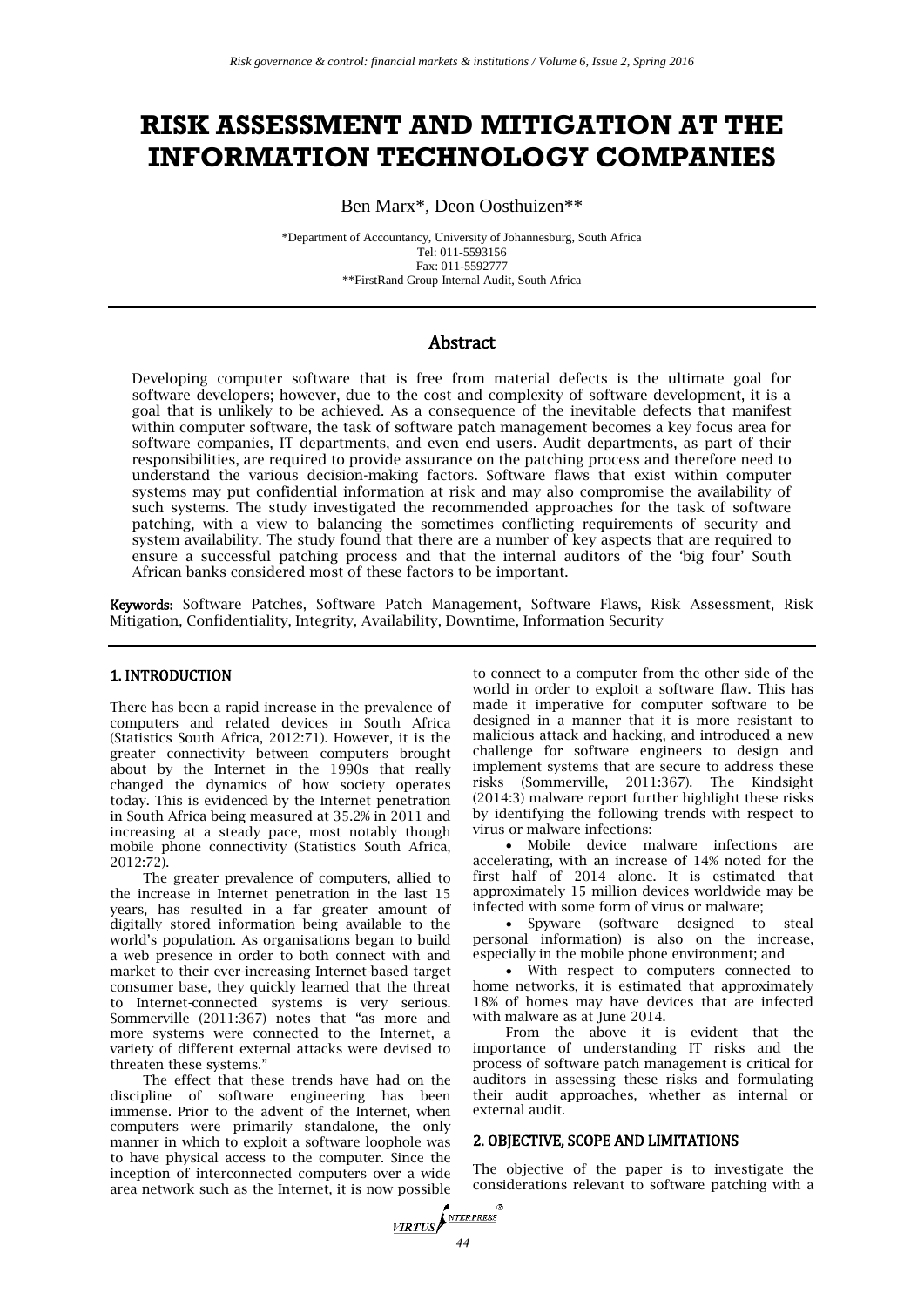view to identifying the most important aspects required to implement a successful software patching process and the impact thereof on auditors. The methodology followed for the empirical study consists of the analysis of a questionnaire sent to South Africa's largest banking institutions.

The surveys were sent to the internal audit departments at the big four South African banks. Given the high level of risk maturity in the South African banking environment, these findings may not necessarily represent other industries in South Africa or abroad. The major South African banks were selected as the population for the survey due to the importance of both security and availability considerations to their businesses.

Due to the research population being limited to the financial services (banking) sector, it is probable that patching requirements and approaches may be different for other types of organisations. This is especially true where there are vastly differing levels of risk maturity and risk tolerance across different industries.

## 3. THEORETICAL BACKGROUND

#### 3.1. Risk management

#### 3.1.1. Risk based auditing

The concept of risk-based auditing is introduced by Griffiths (2005:1), who explains that "risk-based audit is probably the most exciting and significant development in the internal audit profession's history. It has the potential to catapult the reputation of and the value added by this profession into the stratosphere." He further expands on the concept to explain what it means when an audit is conducted using a risk-based approach: "The simplest way to think about risk-based audit conceptually is to audit the things that really matter to your organisation. Which are the issues that really matter? Probably those areas that pose the greatest risks" (Griffiths, 2005:5). The concept of risk-based auditing highlights the importance for auditors to assess potential audit risk areas and make recommendations based on the principle of risk.

Due to the fact that patch management is a discipline that emanates from the development of software, it is necessary to consider the impact of software risks. Pressman (2010:745) gives his view on software risk as follows: although there has been considerable debate about the proper definition for software risk, there is general agreement that risk always involves two characteristics: uncertainty that the risk may or may not happen and loss if the risk becomes a reality.

Software patches are implemented to address either a software flaw that results in unexpected or unwanted behaviour or security vulnerability in the software that could compromise the integrity of the software and allow unauthorised access. As a result, security is one of the key drivers behind the need to deploy software patches. Sommerville (2011:369) emphasises the importance of assessing possible losses that might ensue from attacks on assets in systems, and balancing these losses against the costs of security procedures that may reduce these

losses. This indicates that risk management is an integral part of any software development initiative, where the developers are constantly balancing the costs of additional development time against the risk of software flaws. The approach of balancing the cost of losses against the cost of additional controls is therefore relevant to any software developer. The costs involved to develop a completely secure software package may be exorbitant, and doing so could possibly be so costly that it may be unaffordable to the end user. This is a reason why software companies may accept that certain security and functionality issues will always be present in the software they create. The trade-off is that fixing these issues after the software is released may be far more economical than attempting to find all problems prior to the software's release. This is the concept that underpins the practice of software patch management, as it is the reason why patching exists.

The process of risk assessment is an on-going rather than a one-time event, and as such should be considered throughout the lifetime of the system. Thus patch management is one of the key aspects to consider after an application has been delivered to the business.

#### 3.1.2. Risk assessment

Subsequent to the identification of risks, the next step is that of determining how to go about assessing these risks. Rainer, Snyder and Carr (1991:133) note that there are many methodologies currently in use that attempt to measure the loss exposure of assets. These methodologies can be broadly categorised as either quantitative or qualitative.

Most quantitative methods are based on loss exposure as a function of the vulnerability of an asset to a threat multiplied by the probability of the threat becoming a reality (Rainer et al, 1991:133). The most basic and universal approach to assessing risk, as noted by Collier (2009:85), is to use an impact/likelihood matrix. This process is also commonly called risk mapping. The likelihood or probability of occurrence may in the most simplistic form be categorised as high, medium or low. Similarly, impact or consequences in terms of downside risk (threats) or upside risk (opportunities) may also be categorised as high, medium or low.

Qualitative risk analysis methodologies which use risk factors that are not numeric in nature may save time, effort, and expense over quantitative methodologies because IT assets need not have exact monetary values, nor do threats need to have exact probabilities. Furthermore, qualitative methodologies may be useful in identifying gross weaknesses in a risk management portfolio, but may often be imprecise as the variables used (i.e. low, medium, and high) are not always clearly understood by all parties involved in the risk analysis process.

## 3.1.3. Risk appetite and tolerance

The Information Systems Audit and Control Association (hereafter ISACA) and Collier (2009:69) provide similar definitions for both risk appetite and risk tolerance. Risk appetite is seen as the amount of

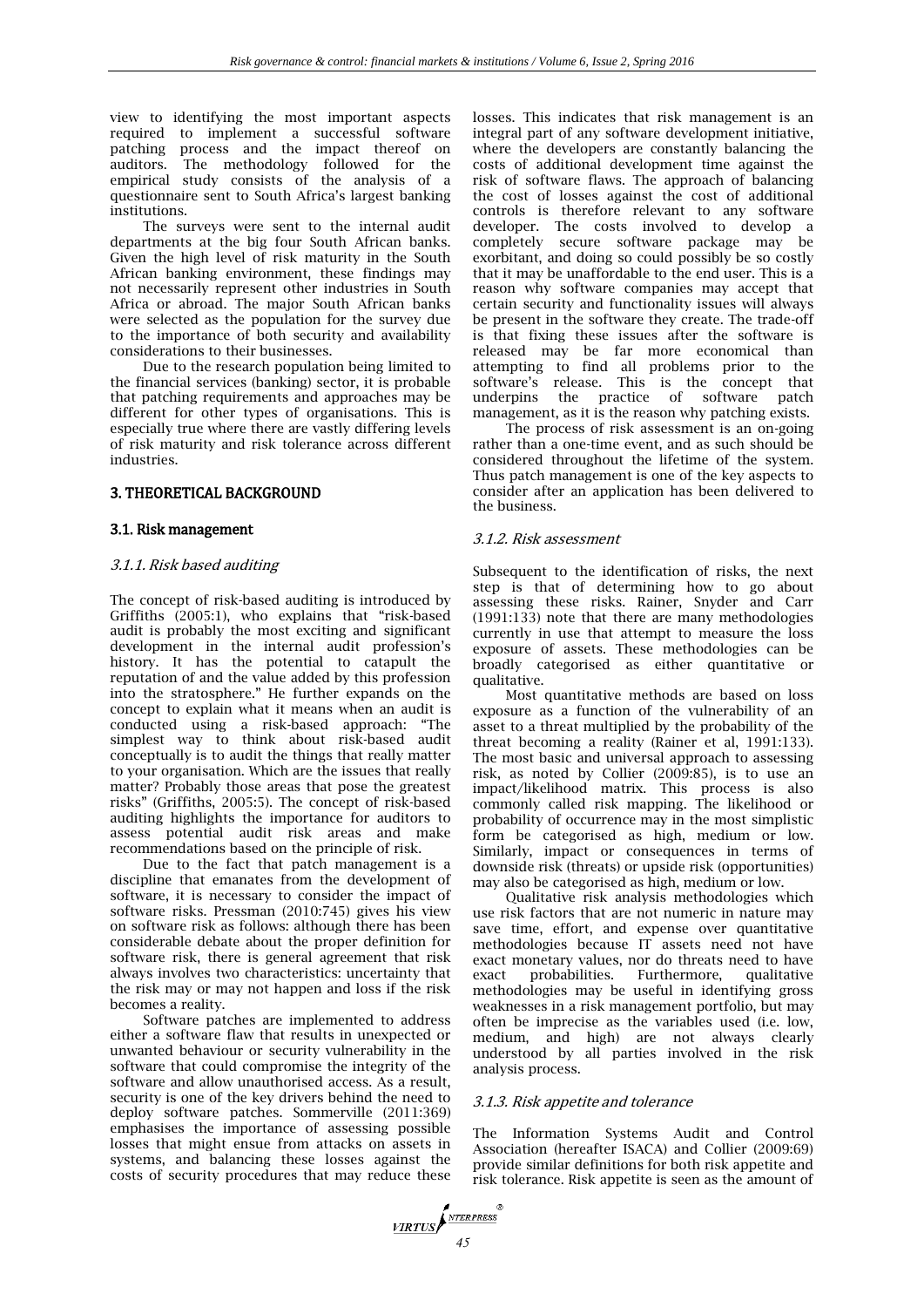risk a company or other entity is willing to accept in pursuit of its objectives, while risk tolerance is the acceptable variation relative to the achievement of an objective (ISACA, 2009:17). In contrast to risk appetite, risk tolerance is defined as the tolerable deviation from the level set by the risk appetite and business objectives. In other words, this is the acceptable deviation that the organisation will accept, which, for example, could be in the form of overruns of 10% of budget or 20% of time, etc. (ISACA, 2009:17).

It is clear that risk tolerance for software patching will differ from organisation to organisation depending on the extent and significance of IT infrastructure implemented. For purposes of consistency in comparison, this study will focus on the risk posture of large banks in South Africa with regard to software patching.

## 3.1.4. Risk treatment

Risk treatment has at its core the process of selecting and implementing measures to modify or reduce risk. These can include, among others, risk control/mitigation, risk avoidance, risk transfer and risk financing (e.g. hedging, insurance). Risk treatment, sometimes also called risk response, involves decisions as to whether particular risks should be avoided, reduced, transferred or accepted (Collier, 2009:89). Hopkin (2010:245) also identifies four strategies for addressing risk, referred to as the "Four T's": namely, tolerate the risk, treat the risk, transfer the risk (insurance) and terminate the activity giving rise to the risk. While the terms may be slightly different, the objectives are broadly the same. The figure below by Rainer, et.al (1991:132) illustrate the relationship between protection vs. expected loss**.**

**Figure 1.** Cost of protection vs. expected loss



*Source: Rainer et al (1991:132)*

When considering whether to implement any software patch, it will be necessary to understand the impact and likelihood of the weakness. For instance, it may not be necessary to implement a software patch that has a low impact and likelihood due to the cost involved as well as the risk of downtime.

## 3.2. Software defects

#### 3.2.1. Defects in the software development process

Harris (2013:1085) notes that programming code is complex and costly and highlights the need for programmers and application architects to strike a balance between the functionality of the program and ensuring that security requirements are implemented. With respect to software defect removal, Jones (2010:555) notes that there are two distinct processes, the first being development defect removal (when defects are found and removed during software development) and the second being maintenance defect removal (when defects are corrected after the development of the software). It is also noted that the major cost driver for the total cost of ownership (hereafter TCO) of software is that of defect removal (both development and maintenance defect removal). It is claimed that between 30 and 50 percent of every dollar ever spent on software has gone to finding and fixing bugs. Being a significant percentage, it is

clear that this area of spending will be placed under huge pressure when software development organisations are seeking to reduce costs.

#### 3.2.2. Software testing

When conducting software testing, the intention is to show that a program does what it is intended to do and to discover any program defects before it is put into use. Normally, programmers carry out some testing of the code they have developed during the programming process. This often reveals defects that must be removed from the program. This is commonly called software debugging. Defect testing and debugging are seen as different processes. While testing establishes the existence of defects, debugging is generally concerned with locating and correcting these defects (Sommerville, 2011:41).

## 3.2.3. The problem with testing

Software can be extremely complex and as functionality and features increase, so does the level of complexity. There are two main reasons noted in the literature as to why not all the errors in program code are discovered and rectified during testing. The first reason given by Dooley (2011:194) is humans not being perfect. Dooley questions that "if we made mistakes when we wrote the code, why should we assume we won't make some mistakes when we read

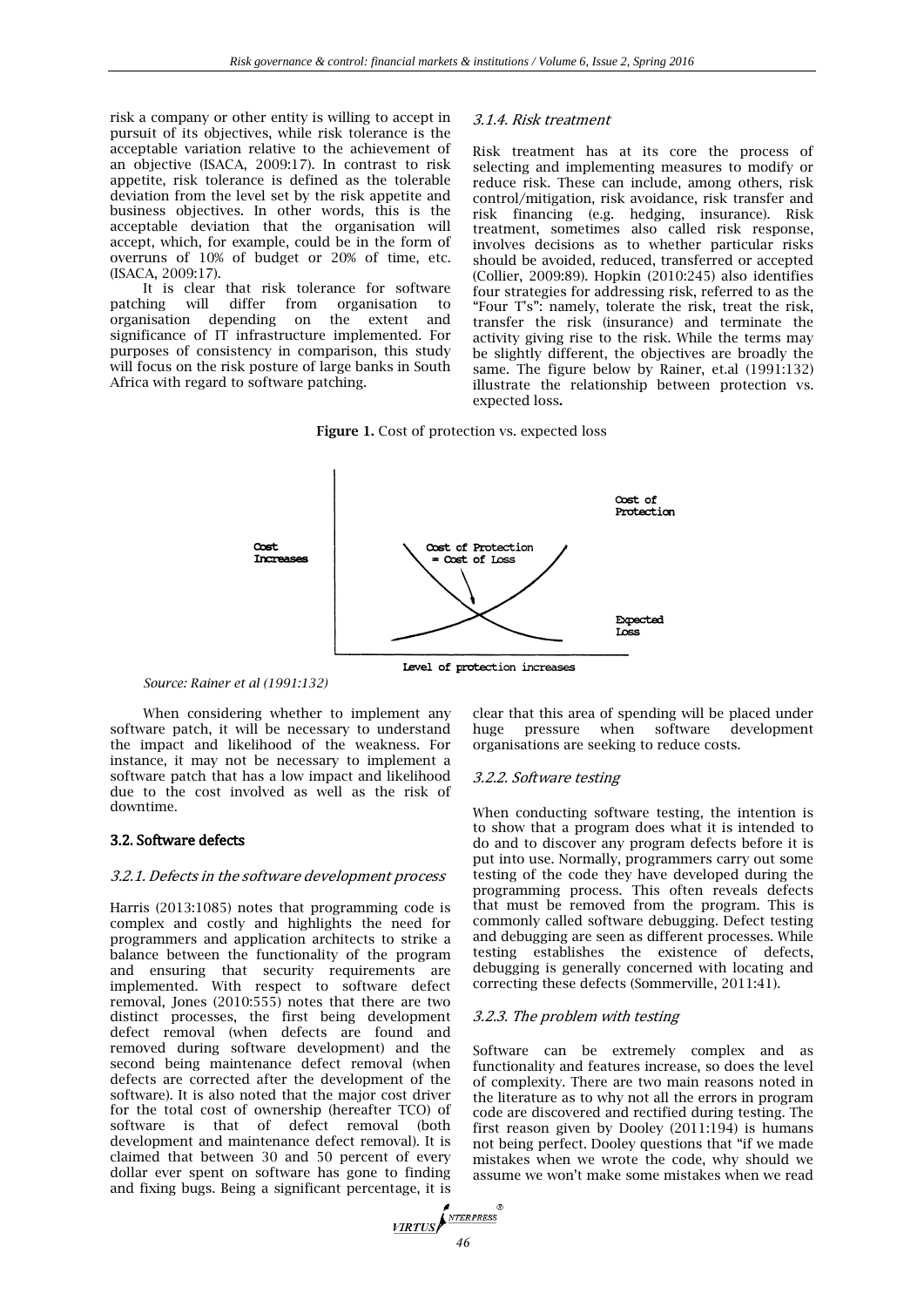it or try to test and fix it?" While this problem can happen for even small programs, it may be particularly prevalent for larger programs that have upwards of 50,000 lines of code. This is a significant amount of code to review, and as a result, the likelihood of missing a problem is high. The second reason why problems are missed during testing is that, due to their complex nature, programming errors can escape from one testing phase to another and ultimately reach the user. Even small programs have many pathways through the code and many different types of data errors that can occur (Dooley, 2011:194). This is also borne out by the large number of possible programming errors that can manifest themselves, as indicated in Section 3.2 of this study.

## 3.2.4. Software patches

As has been noted earlier, the software engineering process is not perfect and many different issues of varying severity could still manifest themselves in the final product that is released to the customer. This is where the development of patches by software developers begins. Meyer and Lambert (2007:1) provides a description of what a patch is: "No software program is perfect. As problems and bugs are discovered, the developer or a third party may fix them. This fix is what is referred to as a software patch.'

While critical software patches typically need to be deployed within a short timeframe, it is nevertheless important for organisations to follow a formal process to deploy these patches – this process should aim to ensure that adequate testing has been performed before deployment (Taylor, Allen, Hyatt & Kim, 2005:18). Patching may be a risky operation for a number of reasons such as the fact that patches tend to affect many critical systems libraries and other software used by numerous applications. Patches can also often be significant changes, many times with little documentation describing what they change. Patches also tend to be large and complex operations with even small configuration variances that can cause drastically different results. These factors can make the success rate for patch changes much lower than other changes, thus requiring more comprehensive testing (Taylor et al, 2005:18).

## 3.3. Software patch management

The literature generally accepted that any effective patching process should follow a number of predetermined steps. Various authors provide a differing number of steps to be executed, but the overall approaches share much similarity. The recommendations will be reviewed and compared in order to determine the best practice requirements for an effective patching process.

Sun Microsystems (2004:6) provides five practices to be considered for any patching strategy. These include: analysing the need to apply patches or update software based on risk, cost, availability and timing; minimising change to the IT environment whenever possible; addressing alert notifications and other critical issues as soon as possible; only making other changes to the IT environment to address known problems; and maintaining the IT environment as currently as is

appropriate for the business and application needs. As per these recommended practices, it is evident that there are likely two conflicting factors: firstly, the need to keep the software environment updated, and secondly, to minimise changes to the environment as far as possible. This highlights the complexity in deploying patches in an effective manner.

As the need for a robust patching approach has been established, the focus is now on the required steps to ensure such a process is fully effective. Trent (2004:7) notes that there may be four main steps involved in deploying software patches, namely: assess, identify, evaluate, and plan and deploy. It is noted that these steps may be repeatedly executed as part of the patching process. The IIA (2005:6) suggest that internal auditors should keep up to date on leading IT change and patch management processes and recommend that the organisation adopts these processes. The details within these phases will now be further investigated by assessing the approach taken by various authors.

## 3.4. Auditing patch management

Auditors, both internal and external, should be aware of how their companies and clients are managing the patch process as this is a key control in securing a company's data, including financial data. The recent AICPA Statements of Auditing Standards (SAS 104, Due Professional Care in the Performance of Work, and SAS 109, Understanding the Entity and Its Environment and Assessing the Risks of Material Misstatement) as well as the COSO Integrated Framework for Enterprise Risk Management have also increased the emphasis on the responsibility of auditors for assessing risk.

Aside from working toward best practices, organisations should fully engage accountants and auditors in the patch management process, as they may play an important role in ensuring that this key internal control is effective (Meyer & Lambert, 2007:6). It is noted to be especially important that accountants within an organisation, in corporate accounting and internal auditing, as well as external auditors, take an active role in the patch management system. There should also be at least one representative from corporate accounting and internal auditing in the patch management group. Furthermore, external auditors should provide their expertise in designing and evaluating controls to help the patch management group improve the patch management system. Patch management should also not be seen as purely an IT problem, but rather as a key internal control protecting the financial information of a company. (Meyer & Lambert, 2007:6).

# 4. METHODOLOGY

The literature study provided the foundation for the aspects that were tested empirically through the questionnaires sent to the Internal Audit questionnaires sent to the Internal departments of the big four South African banks.

## 4.1. Population

Banks are by their nature highly susceptible to fraudulent activity, and they also require a high level of system availability, as customers expect 24/7

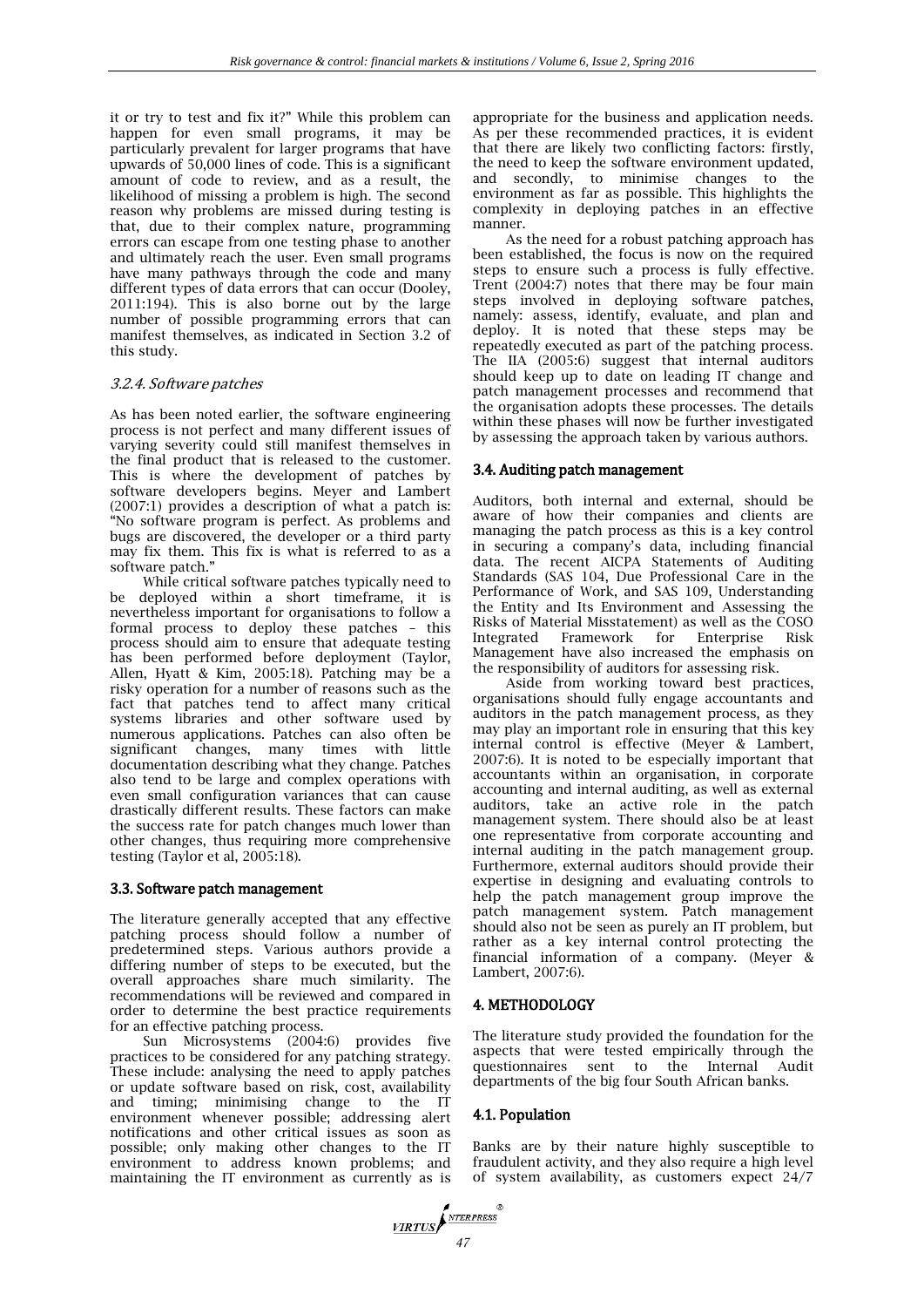availability. With these two factors in mind, the banking industry is an ideal research environment for assessing the approach used to deploy software patches. There is often a large disconnect between deploying patches quickly to avoid security vulnerabilities being exploited and ensuring minimum system downtime resulting either from deploying the patch or from outages relating to insufficient testing of a patch. The Banking Association of South Africa (2012:3) identifies four major banks in South Africa, and it is noted that these four banks represent about 84% of total banking assets. These banks are Standard Bank, which is said to be the largest in terms of assets, with 31%, followed by ABSA (26%), FirstRand (20%) and Nedbank (23%). PwC (2014:30) also name the four largest banks in South Africa as Barclays Africa Group (Previously ABSA), FirstRand, Nedbank and Standard Bank. This is further confirmed by Wikipedia (2015). The survey relating to the software patching practices within their respective organisations was sent to the head of internal audit for each of the four big South African banks. These participants were selected for their thorough knowledge of business practices at their respective organisations.

# 4.2. Questionnaire design and testing

The questions in the questionnaire were based on the information obtained from the literature study and other internal audit practitioners. The questionnaire was designed to ensure that participants could easily complete the questions. All the questions also provided the opportunity for the participant to provide his/her comment if desired. The participant was able to complete the questionnaire either electronically or manually. Before the questionnaire was sent out it, was tested by a selected group of people consisting of academics and audit practitioners. Testing the questionnaire ensured that the questions were unambiguous and set out logically and that the questionnaire was easy to complete. It was also determined that it would take on average no more than five minutes to complete the questionnaire.

# 5. RESEARCH FINDINGS AND INTERPRETATION

The objective and findings of each question in the questionnaire will be explained and discussed below:

# 5.1. Software patching risks

## 5.1.1. Objective of the question

Two major patching risks are identified in the literature. The first is related to confidentiality or security, which is the risk that manifests when software is compromised by a hacker and confidential information is leaked, as typically occurs when customer or credit card information is compromised. The second risk is that of availability: this risk could manifest either through an attack on software that renders it intentionally unavailable by a hacker, or through a software patch being deployed with insufficient testing such that there are unexpected errors in the software code which cause the software to be unavailable. Question 1 was

aimed at identifying which of the two significant patching risks was deemed to be of a higher significance to the big four banks.

# 5.1.2. Findings

From the responses received, it is evident that the internal auditors of the major South African banks deem the security risk to be more significant in general, as stated by three of the four respondents. While certain South African banks have experienced downtime that has caused customer frustration, it is conceivable that customers would be even more irate and the likelihood of litigation far higher if there were to be a security breach that resulted in customer information being compromised.

#### **Table 1.** Software patching risks

| Which of the following risks resulting<br>from the process of software patching<br>do you deem more significant?                                       | <b>Number</b> | %   |
|--------------------------------------------------------------------------------------------------------------------------------------------------------|---------------|-----|
| Potential security breaches which may result<br>from a software vulnerability.                                                                         |               | 75% |
| Unexpected downtime as a result of the<br>patching process, due to a patch that breaks<br>functionality or causes systems<br>to<br>hel<br>unavailable. |               | 25% |

*Source: Questionnaire (own calculation)*

## 5.2. Deployment of software patches

# 5.2.1. Objective of the question

From the literature, a number of patching considerations are mentioned that can impact the decision-making processes relating to software patching. Question 2 was aimed at identifying the patching considerations that are deemed to be most important to the auditors within the big four banks when they assess the adequacy of a software patching process.

## 5.2.3. Findings

Various literature sources suggest a number of patching factors. The first is whether management signoff on the risk exposure is required in the event that a patch cannot be deployed or is not available. The vast majority of respondents indicated that this would be an important concern when assessing the adequacy of a software patching process. The second factor is the need to consider any possible unintended consequences when critical patches are rapidly deployed – the most noted consequence is unexpected downtime. Here too, the majority of respondents indicated that it is an important factor to assess from an audit perspective. The third factor is whether, if possible, patches are packaged, tested and then released as part of a formal release cycle. This process is aimed at reducing unexpected consequences of releasing patches outside of formal releases. All of the respondents indicated this to be an important consideration in the assessment of the patching process. The fourth factor is whether sufficient testing is performed to provide a level of confidence for successful patching on production systems. On this factor, all of the respondents indicated that it is a major consideration in their assessments. The fifth factor is whether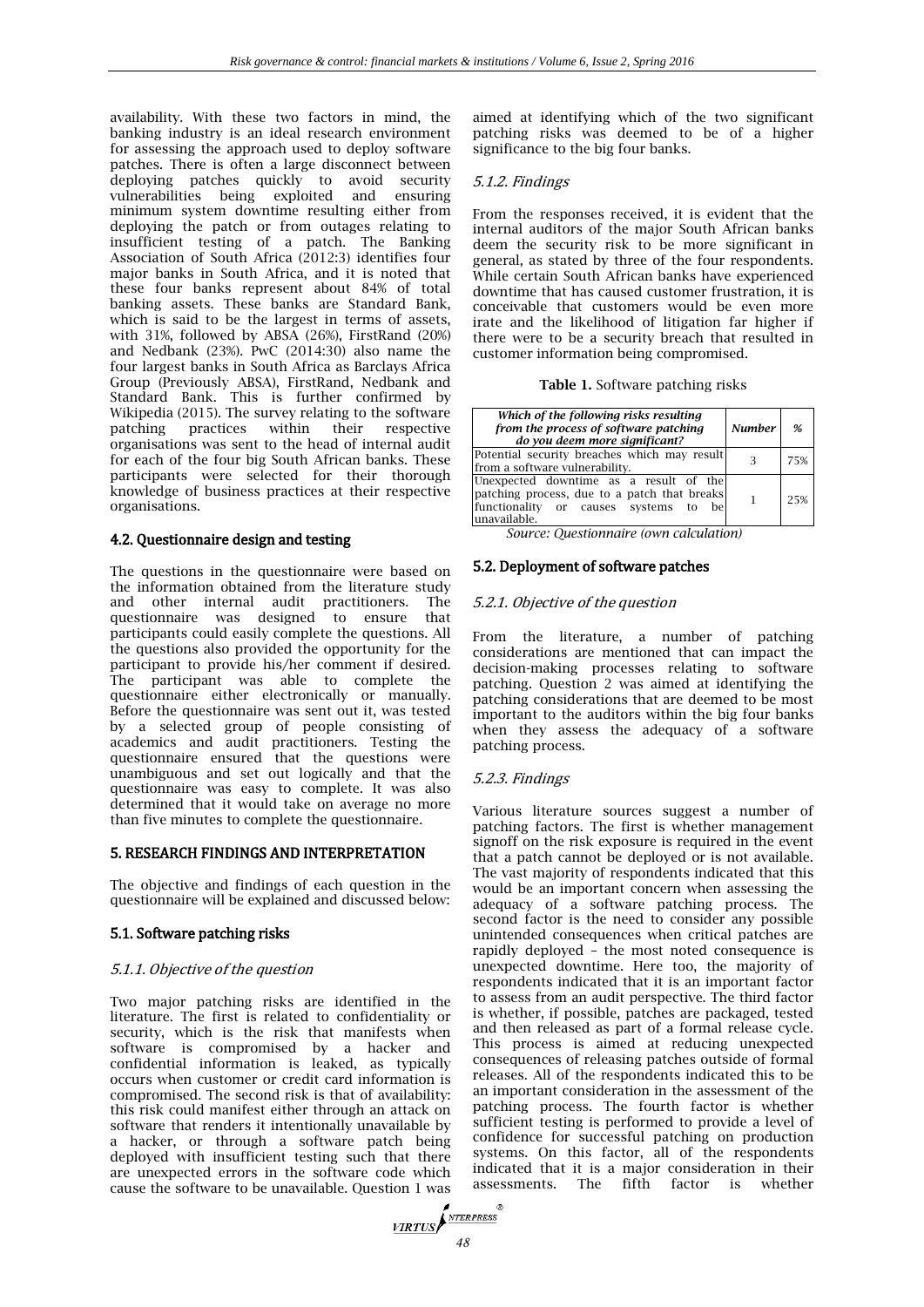consideration is given to whether a threat can be mitigated without the need to apply a software patch, as in certain cases it may be possible to employ a compensating control such as a firewall to mitigate a particular exposure. The responses were mixed on this factor, with two of the four respondents indicating that it is an important consideration, one respondent indicating it as a

minor consideration and another as not at all important. The final factor is whether any threat posed by software vulnerability is considered against the ability to provide reliable services (i.e. avoiding downtime). Regarding this factor, all of the respondents indicated it to be of a major consideration in their assessments.

| Table 2. Deployment of software patches |  |  |
|-----------------------------------------|--|--|
|-----------------------------------------|--|--|

|                                                                                                                                            |                | <b>Number</b>  |                |                   | Percentage |                |            |  |
|--------------------------------------------------------------------------------------------------------------------------------------------|----------------|----------------|----------------|-------------------|------------|----------------|------------|--|
| Which of the following factors do you deem to be important<br>in assessing the need to deploy a software patch:                            | <b>Total</b>   |                | To what extent |                   |            | To what extent |            |  |
|                                                                                                                                            |                | Large          |                | Lesser Not at all | Large      | Lesser         | Not at all |  |
| Where a patch cannot be deployed or is not available, will<br>relevant stakeholders and IT management be asked to sign off<br>on the risk? | $\overline{4}$ | 3              |                | $\Omega$          | 75%        | 25%            | $0\%$      |  |
| For critical patches that need to be deployed as a matter of<br>urgency, are unintended consequences considered?                           | $\overline{4}$ |                |                | $\Omega$          | 75%        | 25%            | 0%         |  |
| Consideration is given to the next release cycle and where<br>possible, patches are packaged and tested with other updates.                | $\overline{4}$ | 4              | $\Omega$       | $\Omega$          | 100%       | $0\%$          | $0\%$      |  |
| Sufficient testing is performed to ensure confidence and<br>predictability for patches deployed to production systems.                     | 4              | $\overline{4}$ | $\Omega$       | $\Omega$          | 100%       | 0%             | $0\%$      |  |
| Consideration is given to whether the threat can be mitigated<br>without applying the patch or update.                                     | $\overline{4}$ | $\mathcal{P}$  |                |                   | 50%        | 25%            | 25%        |  |
| The materiality of the threat is considered in terms of the<br>ability to deliver safe and reliable service to the business.               | 4              | 4              | $\Omega$       | $\Omega$          | 100%       | $0\%$          | 0%         |  |
| Course Questionnaire (our estaulation)                                                                                                     |                |                |                |                   |            |                |            |  |

*Source: Questionnaire (own calculation)*

#### 5.3. Software patching risk focus

## 5.3.1. Objective of the question

In the literature study, with respect to risk management, it was noted that the assessment of risk should form the basis of any decision regarding the patching of software. Question 3 seeks to explore whether the auditors of the big four banks believe that the patching process within their organisations are suitably risk focussed.

# 5.3.2. Findings

All the responses indicated that the internal auditors at the four major South African banks believed that the software patching process within their organisations could be improved to be more risk focussed. This is supported by the following comment received:

"There is a high priority set on 'doing patching', rather than performing a risk assessment and then patching."

#### **Table 3.** Software patching risk focus

|                                                                                                          |              | <b>Number</b>  |        |                | Percentaae |        |             |
|----------------------------------------------------------------------------------------------------------|--------------|----------------|--------|----------------|------------|--------|-------------|
|                                                                                                          | <b>Total</b> | To what extent |        | To what extent |            |        |             |
|                                                                                                          |              | Larae          | Lesser | None           | Larae      | Lesser | <b>None</b> |
| Do you believe that the software patching process within your<br>organisation is suitably risk focussed? |              |                |        |                | 0%         | 100%   | 0%          |

*Source: Questionnaire (own calculation)*

#### 5.4. Software patching programme

#### 5.4.1. Objective of the question

In the literature a number of prerequisites for any patching programme are suggested. Question 4 seeks to identify which of these factors the auditors of the big four banks deem to be most important when developing a software patching programme.

## 5.4.2. Findings

The literature study identified four important factors that likely contribute significantly to the success of any patching process. The internal audit respondents surveyed were not all of the view that these factors were important to assess during an audit. This may indicate potential gaps in the auditing of the patching process. The majority of respondents were in agreement that the level of security knowledge of IT staff and the IT infrastructure allowing for automation are important

considerations that would yield a successful outcome for the patching process. The level of user awareness was not seen to be as important in general. The amount of resources required to perform the patching operation was seen to be of lesser importance by the majority of respondents.

## 5.5. Testing of software patches

#### 5.5.1. Objective of the question

In the literature it is noted that there are two distinct classifications for software patches based on the results of a formal risk assessment. These two classifications are 'normal' or routine patches and 'emergency' patches. It was noted that emergency patches should typically be deployed within a shorter timeframe than that of a routine patch. Question 5 seeks to identify the approach followed by the big four banks with regard to the testing of these two categories of software patches.

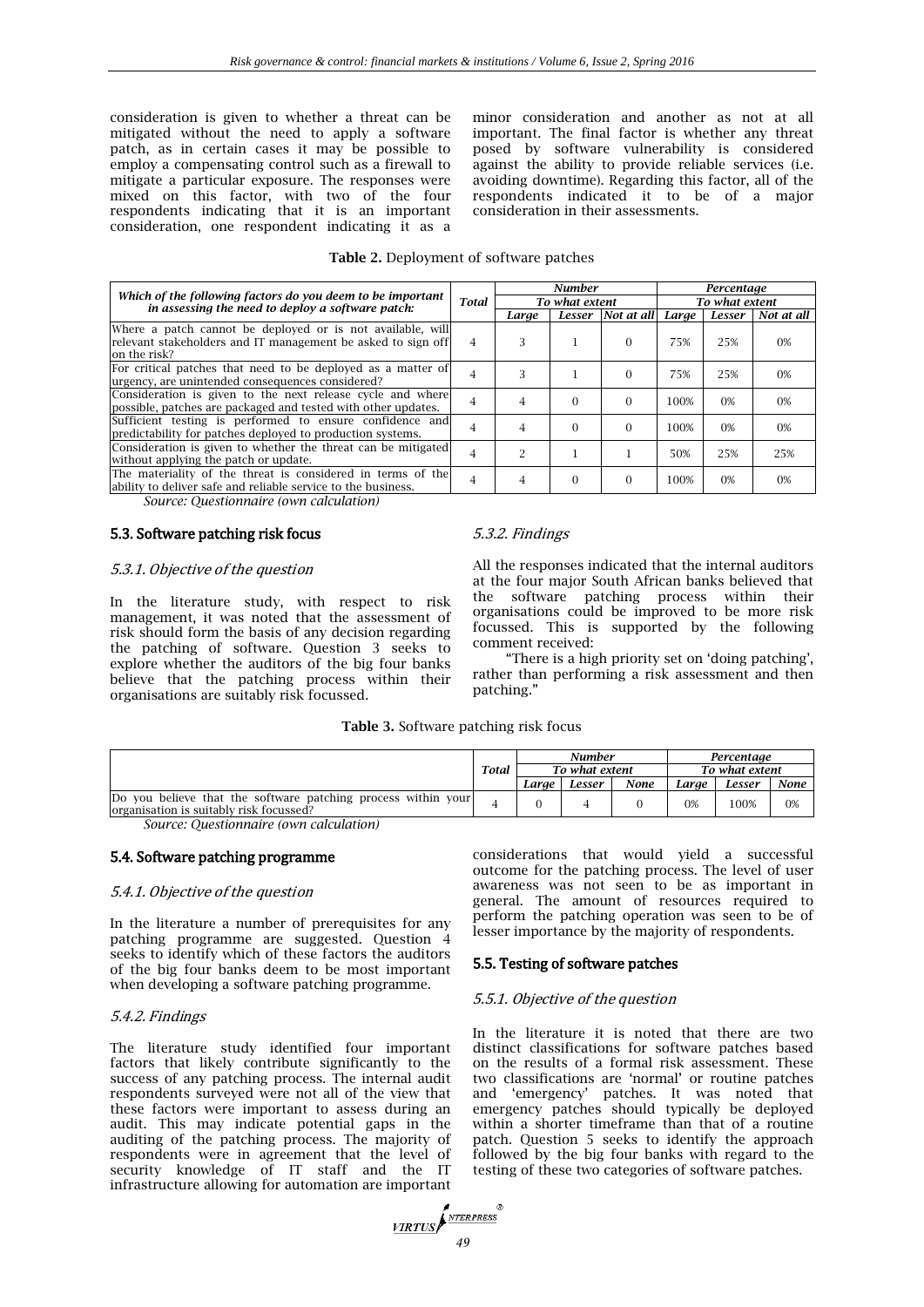|                                                                                                             |              |       | <b>Number</b>  |                         | Percentage     |        |            |  |
|-------------------------------------------------------------------------------------------------------------|--------------|-------|----------------|-------------------------|----------------|--------|------------|--|
| Which of the following factors do you deem to be important<br>when assessing a software patching programme: | <b>Total</b> |       | To what extent |                         | To what extent |        |            |  |
|                                                                                                             |              | Larae |                | Lesser Not at all Large |                | Lesser | Not at all |  |
| The level of security knowledge of the IT staff who will be<br>performing the patching process              |              |       |                | 0                       | 75%            | 25%    | 0%         |  |
| The amount of resources required to ensure that the task of<br>patching can be effectively executed         | 4            |       |                | $\Omega$                | 25%            | 75%    | 0%         |  |
| The level of end user knowledge and awareness for software<br>patching                                      |              |       |                |                         | 50%            | 25%    | 25%        |  |
| IT infrastructure is suitably configured to allow an automated<br>patching process to take place            | 4            |       |                | $\Omega$                | 75%            | 25%    | $0\%$      |  |

## **Table 4.** Software patching programme

*Source: Questionnaire (own calculation)*

#### 5.5.2. Findings

In the survey all the respondents indicated that despite the need to deploy emergency patches in a faster timeframe, the requirement for formalised testing is not reduced for these emergency-type patches. This clearly underlies the importance in the banking sector of ensuring that there is limited risk for unexpected results or downtime from the patching operation for all types of patches.

**Table 5.** Testing of software patches

| Based on your audit<br>assessments, are patches tested<br>prior to deployment in a formal<br>testing environment within your<br>organisation? | <b>Number</b> | Percentag<br>e |
|-----------------------------------------------------------------------------------------------------------------------------------------------|---------------|----------------|
| Only for emergency<br>(critical)<br>patches                                                                                                   |               | 0%             |
| for normal<br>scheduled<br>Only<br>patches                                                                                                    |               | 0%             |
| For both emergency and normal<br>scheduled patches                                                                                            |               | 100%           |
| Other                                                                                                                                         |               | $\Omega$ %     |

*Source: Questionnaire (own calculation)*

## 5.6. Patch deployment timeframes

#### 5.6.1. Objective of the question

The results from the literature study clearly indicate the need to perform a thorough risk assessment in order to determine the importance of deploying any particular software patch, as well as the urgency with which the patch should be deployed. Question 6 seeks to identify the method(s) used by the big four banks to determine the timeframe within which a particular patch should be deployed.

#### 5.6.2. Findings

In the literature, the process of undertaking a risk assessment involves the assessment of two key factors, namely the impact of a particular risk and the likelihood of this risk materialising. Assessing these two factors for any given software patch can prove difficult for an organisation. Based on the responses received, a hybrid approach is used for all the big four South African banks, whereby the vendor assessment, as well as an internal risk assessment, forms the bases of risk rank and determine the timeframes for patch deployment. This indicates a level of risk maturity higher than what may be seen at other organisations and is likely indicative of the importance that the South African banks place on the discipline of risk management.

#### **Table 6.** Patch deployment timeframes

| Based on your audit assessments,<br>which of the following does your<br>organisation use to determine the<br>target timeframes for deploying<br>patches? | Number Percentage |
|----------------------------------------------------------------------------------------------------------------------------------------------------------|-------------------|
| Using<br>vendor<br>patching<br>recommendations, such as severity<br>ratings                                                                              | 0%                |
| Through a risk assessment conducted<br>internally                                                                                                        | 0%                |
| Combination<br>Ωf<br>vendor<br>recommendations and an internal risk<br>assessment                                                                        | 100%              |

*Source: Questionnaire (own calculation)*

## 5.7. Summative Findings on the empirical study

The empirical findings indicated that the process of patch management is complex and that there are a number of requirements and considerations that need to be taken into account when building an effective patching process. The recommended approaches provided by the literature would form the basis for the assessments that internal auditors would need to consider when evaluating their organisation's patching process.

The findings indicated that the big four South African banks generally followed a risk-based approach to the assessment of software patching and that most of the recommendations as set out in the literature are seen as important for the internal auditors during their assessments. It was however noted that there may still be scope for an improved risk focus relating to the process of software patch management. Furthermore, the importance of end users in the patching process was not generally regarded as being important which is contrary to the recommendations contained in the literature. This could indicate a potential gap in the audit approach to the assessment of the software patching process.

#### 6. RECOMMENDATIONS AND AREAS FOR FUTURE RESEARCH

The survey results indicated that effectively managing the process of software patch deployment is a complex task which involves a number of factors which need to be evaluated in order to increase the likelihood of a successful outcome. The trade-off of increased security through rapid patch deployment needs to be balanced with the time required to effectively test a patch for system stability. This trade-off is likely to vary depending on the risk rating of the particular application and the risk appetite of the organisation concerned. A thorough